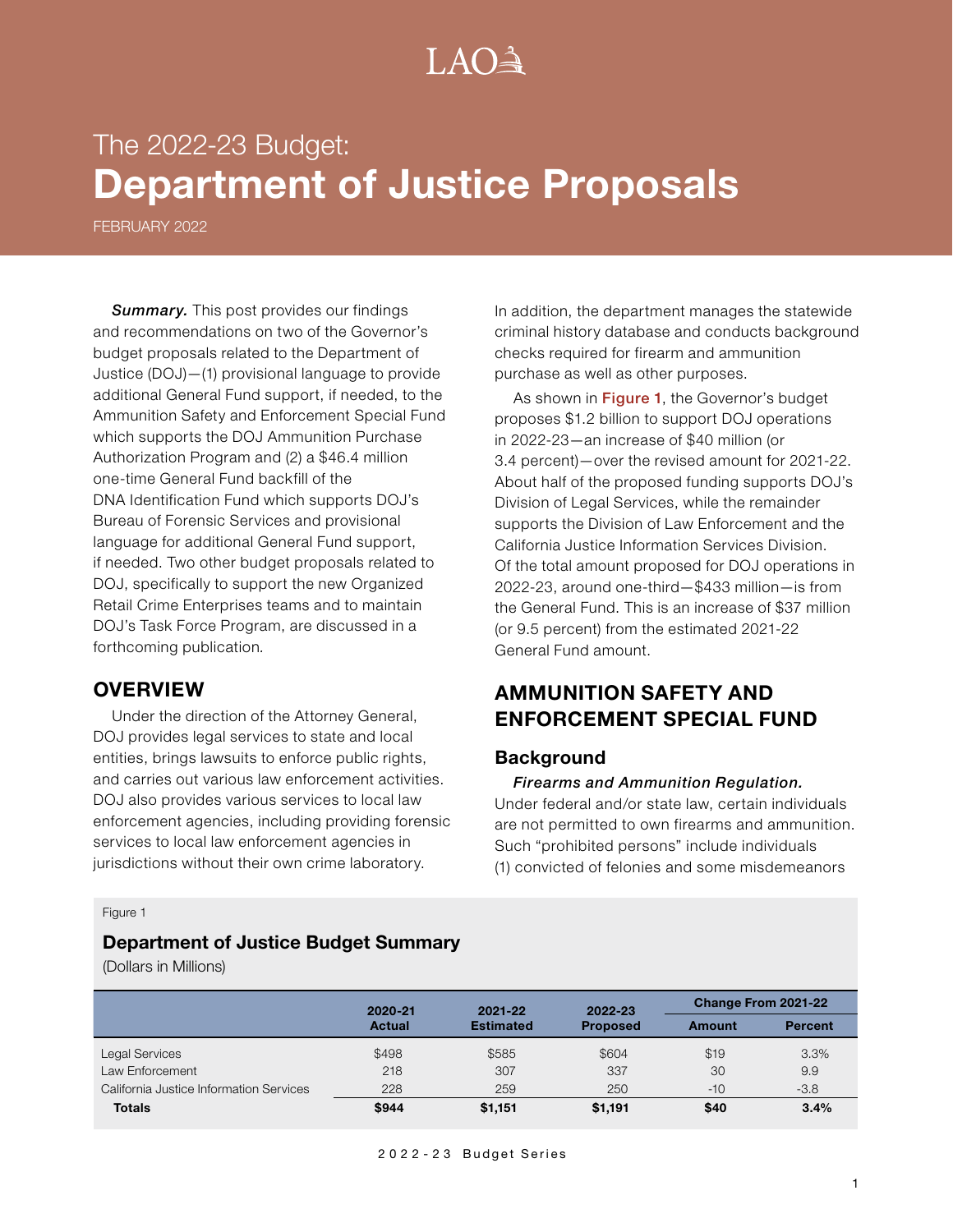(such as assault), (2) found by a court to be a danger to themselves or others due to mental illness, and (3) with a restraining order against them. Additionally, federal and state law include various regulations related to firearms and ammunition. This includes background checks when purchasing firearms and ammunition to ensure the purchaser is not a prohibited person, a ten-day waiting period before a dealer may give a firearm to a buyer, and requirements for the recording and reporting of firearm and ammunition sales.

DOJ's Bureau of Firearms (BOF) is the primary entity for ensuring compliance with federal and state law. This includes processing background checks, licensing vendors, inspecting vendors, and seizing firearms and ammunition from individuals who are no longer permitted to own or possess them. As shown in Figure 2, BOF activities have generally been supported by various special funds that primarily receive revenue from various fees (such as fees charged when an individual purchases a firearm). Funding for BOF enforcement teams that seize firearms and ammunition from prohibited persons shifted from special funds to the General Fund beginning in 2019-20. The Governor's 2022-23 budget includes \$52 million to support BOF—\$20 million from the

DOJ at the time of sale to ensure the purchaser is not a prohibited person and to collect and report certain information (such as the date of sale and the purchaser's identification information) to DOJ. Proposition 63 and Chapter 55 authorized DOJ to charge fees to cover its reasonable regulatory and enforcement costs related to ensuring purchasers are authorized to buy ammunition (also known as the "Ammunition Purchase Authorization Program")—most notably specifying an ammunition purchase fee of up to \$1 per transaction (which DOJ is authorized to adjust for inflation). Such fees are required to be deposited into the Ammunition Safety and Enforcement Special Fund and continuously appropriated to support the Ammunition Purchase Authorization Program.

Additionally, Proposition 63 and Chapter 55 (1) appropriated \$25 million one-time General Fund as a start-up loan for the Ammunition Purchase Authorization Program and (2) required that Ammunition Safety and Enforcement Special Fund revenues—after deducting DOJ costs—be transferred to the General Fund to repay the loan. Finally, Proposition 63 specified that its provisions could be amended by the Legislature as long as the changes are consistent with and further its intent.

General Fund and \$32 million from various special funds. (We note that the 2021-22 budget included a one-time \$10.3 million General Fund augmentation for grants to county sheriff offices to assist with the removal of firearms and ammunition from prohibited persons.)

#### *Proposition 63 (2016) and Chapter 55 of 2016 (SB 1235, De León).*

Proposition 63—as amended by Chapter 55—implemented various state laws related to the regulation of firearms and ammunition. With certain exceptions, this included requiring DOJ-licensed ammunition vendors to check with





#### **Summary of Funding for the DOJ Bureau of Firearms** (In Millions)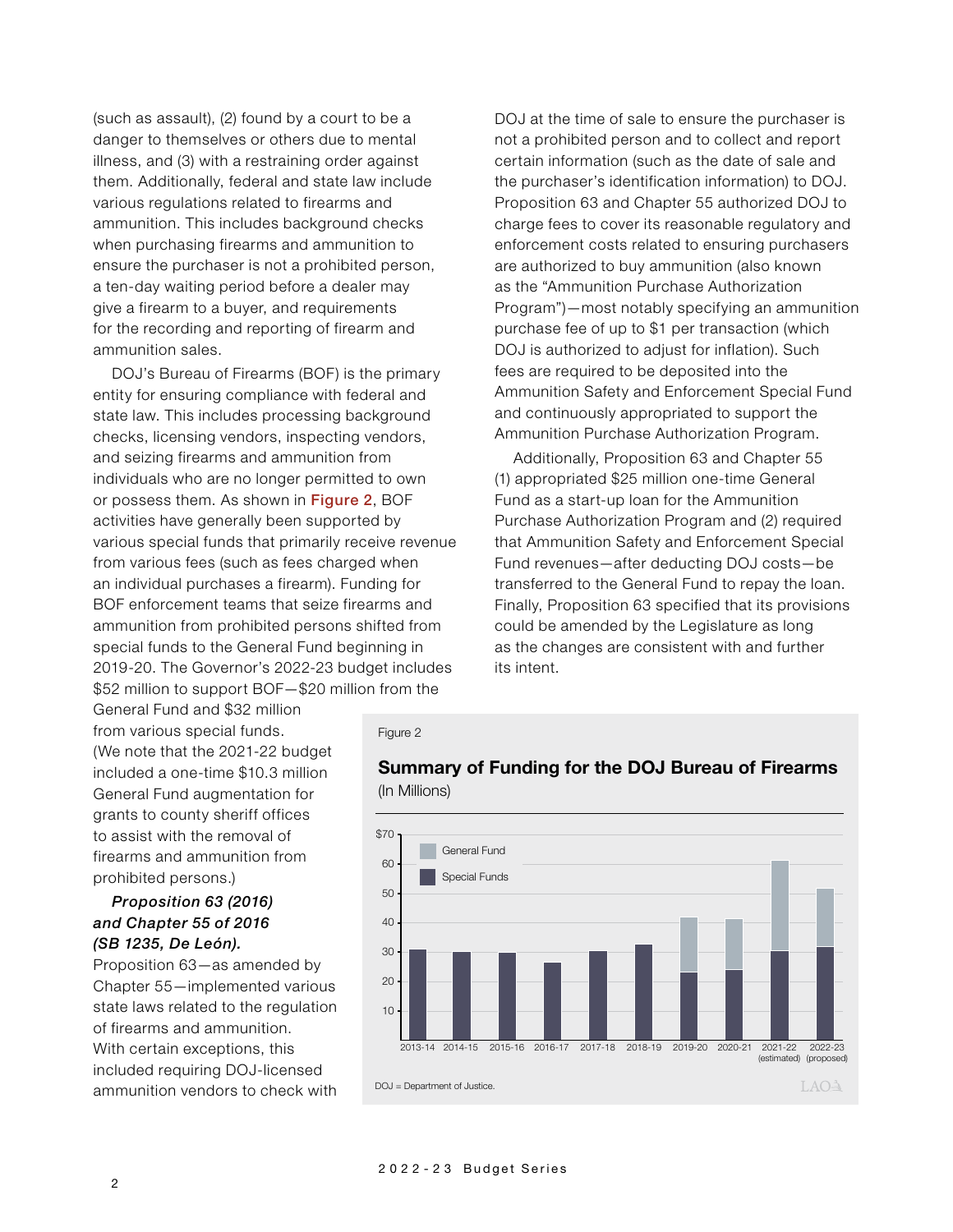## *Consistent Operational Shortfall Since Creation of Ammunition Safety and*

*Enforcement Special Fund.* As shown in Figure 3, expenditures from the Ammunition Safety and Enforcement Special Fund—which is one of the special funds that supports BOF operations have regularly exceeded revenues since the fund was established. This was expected in the first few years as DOJ would need to incur certain one-time costs—such as updating its existing databases—to allow for the Ammunition Purchase Authorization Program to begin operations in July 2019 (as required by Proposition 63 and Chapter 55). The General Fund loan mentioned above was thus used to address these operational shortfalls. However, as shown in the figure, projections indicate that the balance of the General Fund loan will reach zero by 2023-24—resulting in the insolvency of the Ammunition Safety and Enforcement Special Fund. This insolvency prevents any repayment of the start-up General Fund loan.

balance could potentially be reduced, and even eliminated, if (1) revenues are ultimately lower or (2) expenditures are higher than expected in 2021-22 and 2022-23. As such, additional resources could be needed in the budget year to maintain Ammunition Purchase Authorization Program service levels.

#### *Proposal Lacks Long-Term Solution to Address Ongoing Operational Shortfalls.*

The Governor's proposal lacks a long-term solution to address the ongoing operational shortfalls in the Ammunition Safety and Enforcement Special Fund. Revenues are averaging around \$2 million annually, while expenditures have ranged between \$3 million to \$4 million annually. (We note that it is unclear the specific impact, if any, the pandemic may have had upon ammunition transactions which would impact both revenues and expenditures.) Absent any DOJ changes to its operations, this means that operational shortfalls in the Ammunition Safety and Enforcement Special Fund will persist.

## **Governor's Proposal**

The Governor's budget proposes provisional budget language authorizing the Director of the Department of Finance to transfer any amount of General Fund to the Ammunition Safety and Enforcement Special Fund if there are insufficient revenues in the fund to support the Ammunition Purchase Authorization Program in 2022-23. This transfer could only occur 30 days after written notification to the Legislature.

### **Assessment**

*Additional Resources Could Be Needed in Budget Year to Maintain Ammunition Purchase Authorization Program.* Under current projections, the Ammunition Safety and Enforcement Special Fund is expected to end 2022-23 with a fund balance of \$1.7 million. This represents about 88 percent of annual projected revenues or 44 percent of annual projected expenditures. However, this fund

Figure 3

### **Ammunition Safety and Enforcement Special Fund in Operational Shortfall Since Creation** (In Millions)



2022-23 Budget Series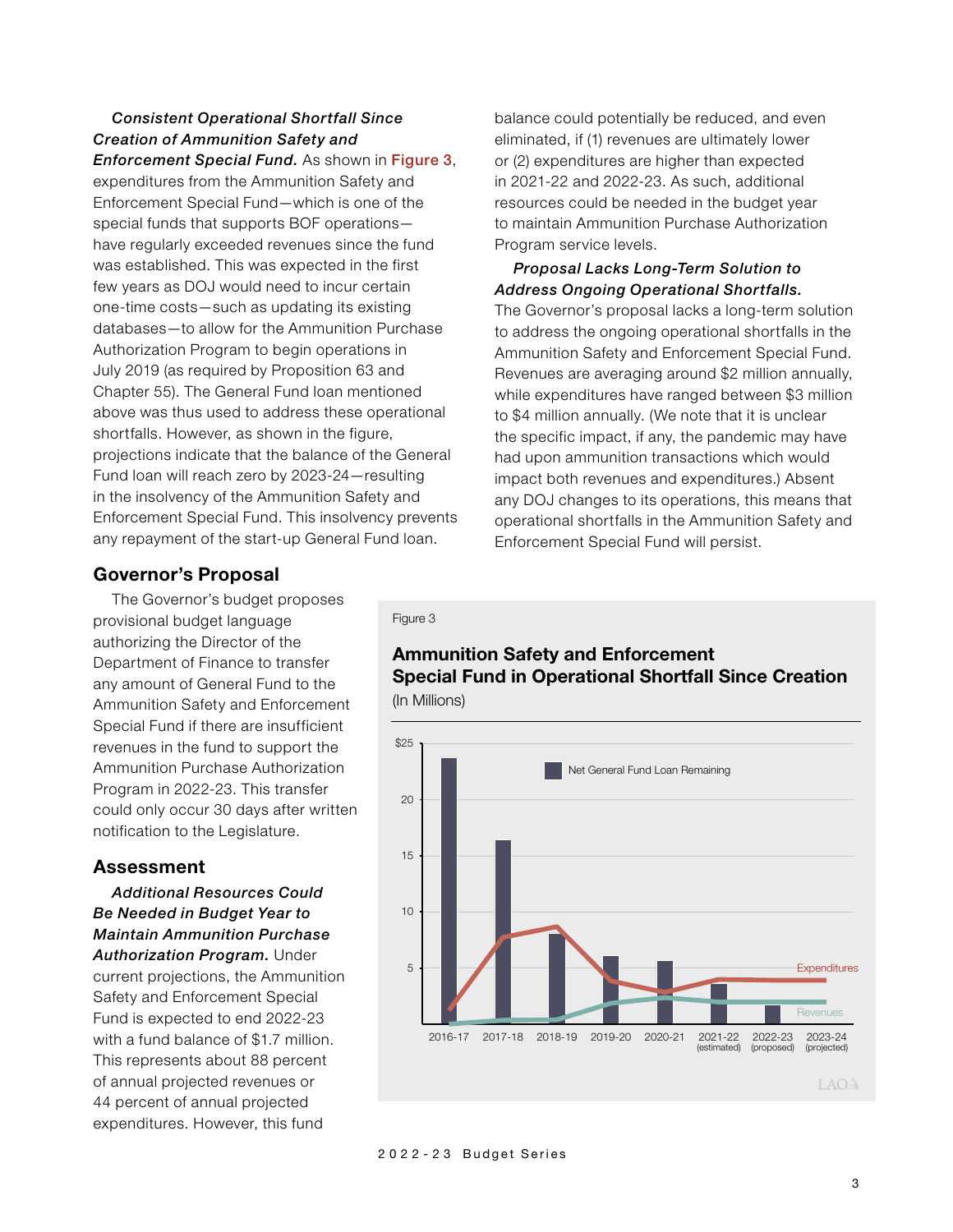#### **Recommendations**

*Modify Proposal to Provide General Fund Transfer as Loan.* We recommend the Legislature modify the Governor's proposal to ensure that any General Fund resources provided to the Ammunition Safety and Enforcement Special Fund be provided as a loan. While we find it reasonable to provide resources to prevent decreased service levels in the Ammunition Purchase Authorization Program, the intent of Proposition 63 and Chapter 55 was for fee revenues to cover the state's reasonable regulatory and enforcement costs related to ammunition purchases. As such, the additional General Fund resources should be provided as a loan—consistent with the \$25 million start-up loan authorized in 2016.

*Change State Law to Increase Ammunition Purchase Transaction Fee.* We recommend the Legislature change state law to increase the ammunition purchase transaction fee. Such a fee increase will likely be needed in the future to address the Ammunition Safety and Enforcement Special Fund's operational shortfalls and avoid insolvency. Consistent with Proposition 63 and Chapter 55, such a fee increase would ensure that there are sufficient revenues to pay for DOJ's costs for operating the Ammunition Purchase Authorization Program. We note that such a fee increase would require 55 percent approval by each house in the Legislature as well as the Governor's signature.

The Legislature has various options when considering the fee increase. When weighing these options, there are various factors for consideration. Such factors include: (1) the maximum per transaction fee desired, (2) how quickly the \$25 million General Fund start-up loan should be repaid, and (3) when the desired fee increase should take effect. For example, if a fee increase goes into effect quickly, it is possible that the Governor's proposal may not be needed. Some potential options for increasing fees include:

• Increasing the ammunition transaction fee by \$2 (for a total \$3 fee) could address the Ammunition Safety and Enforcement Special Fund's operational shortfall and provide sufficient resources to address minor fluctuations in revenues or expenditures. Some revenues might even be available to begin repaying the General Fund start-up loan.

- Increasing the ammunition transaction fee by \$3 (for a total \$4 fee) could provide sufficient resources to cover DOJ Ammunition Purchase Authorization Program costs and potentially generate sufficient revenues to repay the General Fund start-up loan within the next 15 years.
- Increasing the ammunition transaction fee by \$5 (for a total \$6 fee) could provide sufficient resources to cover DOJ Ammunition Purchase Authorization Program costs and potentially generate sufficient revenues to repay the General Fund start-up loan within the next five years.

We note that fee increases can impact purchaser behavior—for example, significantly higher fees can result in individuals buying more in one transaction which could then impact the total amount of revenue collected annually—which is difficult to predict. The above options assume little change in purchaser behavior.

## **DNA IDENTIFICATION FUND BACKFILL**

#### **Background**

*Overview of Bureau of Forensic Services (BFS).* BFS provides criminal laboratory services such as DNA testing, alcohol and controlled substances analysis, and on-site crime scene investigative support. Ten regional laboratories provide services at no charge for local law enforcement and prosecutorial agencies in 46 counties that do not have access to those services. BFS also assists the 12 counties and 8 cities that operate their own laboratories where BFS offers services their laboratories lack. (Local agencies also contract with private or other governmental laboratories for services.) Additionally, BFS operates the state's DNA laboratory as well as the state's criminalistics training institute.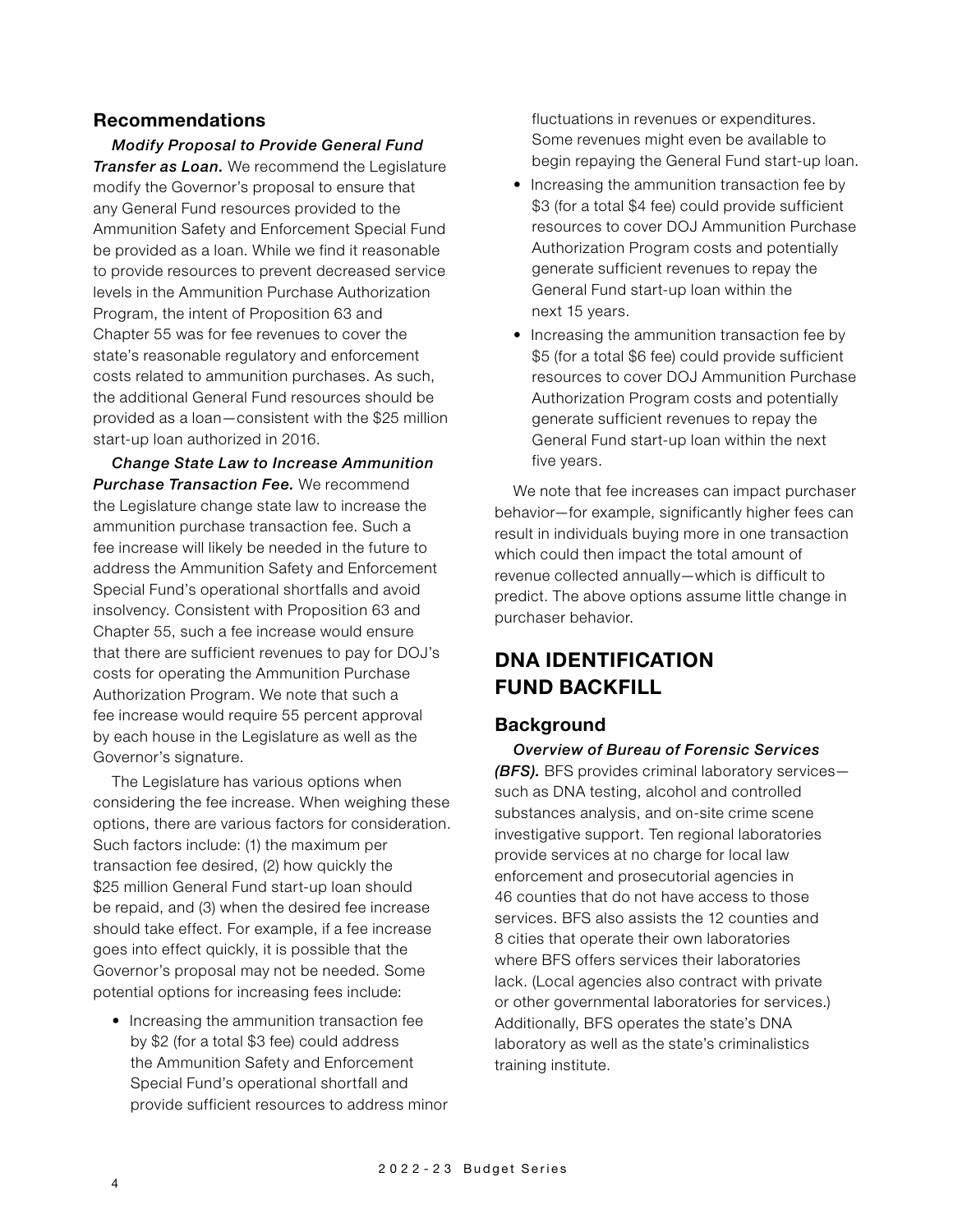*BFS Funding Sources.* BFS receives support from various sources, but primarily from the DNA Identification Fund—a state special fund that receives criminal fine and fee revenue—and the state General Fund. As shown in Figure 4, the amount of revenue deposited into the DNA Identification Fund has steadily declined since 2013-14. To help address this steady decline and to maintain BFS services levels, the state has provided General Fund support to backfill the DNA Identification Fund since 2016-17.

*Report on Alternative Ways to Fund BFS Forthcoming.* The 2021-22 budget package required DOJ submit a report by March 10, 2022 that identifies various options—other than the state

General Fund—to support BFS annual operations. The budget specifically required DOJ consider an option that would require sharing costs with local agencies that make use of BFS services based on the specific type of forensic services sought, the speed of the service, the size of the agency, and any other factors DOJ chooses to include. As of the time of this publication, DOJ reports that it is on track to submit this report by the specified deadline.

#### **Governor's Proposal**

The Governor's budget proposes \$46.4 million one-time General Fund to backfill the DNA Identification Fund in 2022-23. The proposal also includes provisional budget language authorizing the Director of the Department of Finance to

#### Figure 4

# **Steady Decline in Criminal Fine and Fee Revenue Deposited Into the DNA Identification Fund**

(In Millions)



#### LAOA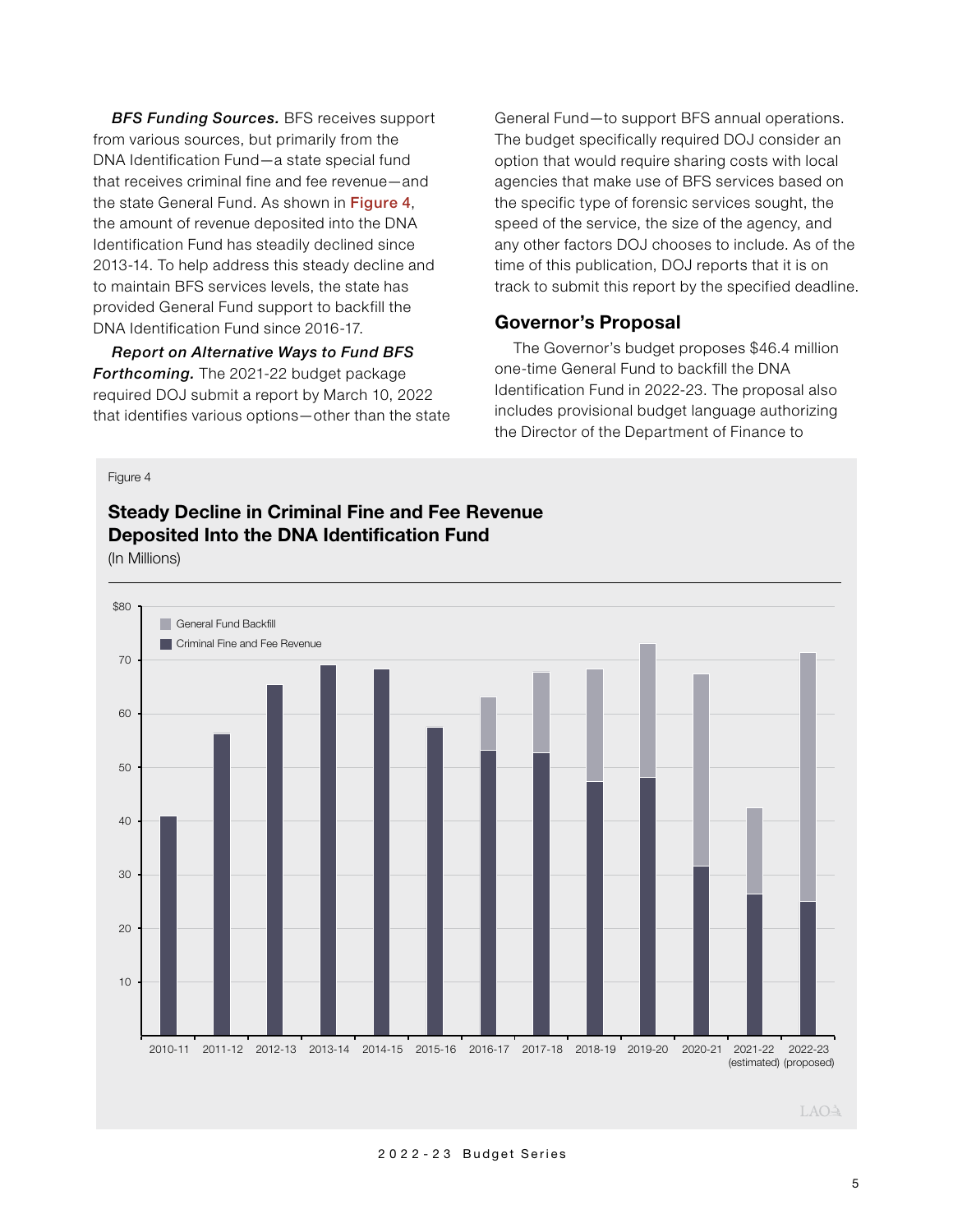transfer additional General Fund to the DNA Identification Fund if revenues deposited into the fund decline further and are insufficient to support BFS. This transfer can only occur after 30 day written notification to the Legislature.

#### **Assessment**

*Proposal Addresses DNA Identification Fund Shortfall in 2022-23.* The Governor's proposal would address the projected DNA Identification Fund shortfall in the budget year and would maintain existing BFS service levels. We would note that the 2021-22 budget included provisional budget language allowing the Director of the Department of Finance to provide additional General Fund to backfill the DNA Identification Fund if revenues decline further. As shown in Figure 4, tens of millions of dollars could be needed if fine and fee revenues are not higher than currently projected for 2021-22.

*Proposal Does Not Address Long-Term Fund Solvency.* The Governor's proposal does not address the long-term solvency of the DNA Identification Fund. Because of the steady decline in criminal fine and fee revenue, BFS expenditures exceed estimated revenues by millions of dollars annually. Because the DNA Identification Fund will effectively have no fund balance at the end of 2022-23, this means that this fund is insolvent.

*BFS Provides Certain Local Governments Substantial Benefits.* City and county law enforcement and prosecutorial agencies are predominantly responsible for collecting and submitting forensic evidence for testing as well as using the evidence to pursue criminal convictions in court. However, certain counties and cities benefit significantly more than others. Specifically, while 12 counties and 8 cities currently use their own resources to support local criminal laboratories, 46 counties generally do not have to use any of their resources for criminal laboratory services. This is because BFS is effectively subsidizing the agencies in these counties with tens of millions of dollars in services annually.

*Local Governments Lack Incentive to Use BFS Services Cost-Effectively.* BFS's current funding structure provides the agencies it serves with little incentive to use its services in a cost-effective manner. Since BFS does not charge for its services, these local agencies lack incentive to prioritize what forensic evidence is collected and submitted for testing. Their submissions instead are generally only limited by BFS's overall capacity and service levels, as determined by the amount of funding provided to the bureau in the annual state budget. In contrast, counties and cities that use their own resources to support their labs—or those that decide they want to pay a private laboratory for testing—have greater incentive to carefully prioritize what evidence should be tested and how quickly it should be done.

#### **Recommendations**

*Require Local Governments to Partially Support BFS Beginning in 2023-24.* Given the substantial benefit that local agencies receive from BFS services, we recommend the Legislature require local governments to partially support BFS beginning in 2023-24. We also recommend the Legislature provide DOJ with direction on how much of BFS operation revenues should come from local agencies (such as one-third or one-half). This would generally reduce the amount of General Fund needed to support BFS costs on an ongoing basis. Additionally, this would also be more equitable than the existing system in which certain local governments receive services at no charge, while others pay to operate their own laboratories.

Under our recommendation, agencies that receive service from BFS would be required to pay for a portion of the services they receive—providing greater incentive to prioritize workload to DOJ. DOJ would have flexibility in calculating each local agency's share of the BFS services it uses—including operation and facility costs—based on consultation with stakeholders and after considering various factors (including equity concerns). For example, DOJ could require local agencies pay more or less based on various factors—such as the specific type of forensic service sought, the speed of the service, or the size of the agency. The delayed implementation date provides time for the implementation of a new funding structure and to allow agencies to adapt to the new funding framework.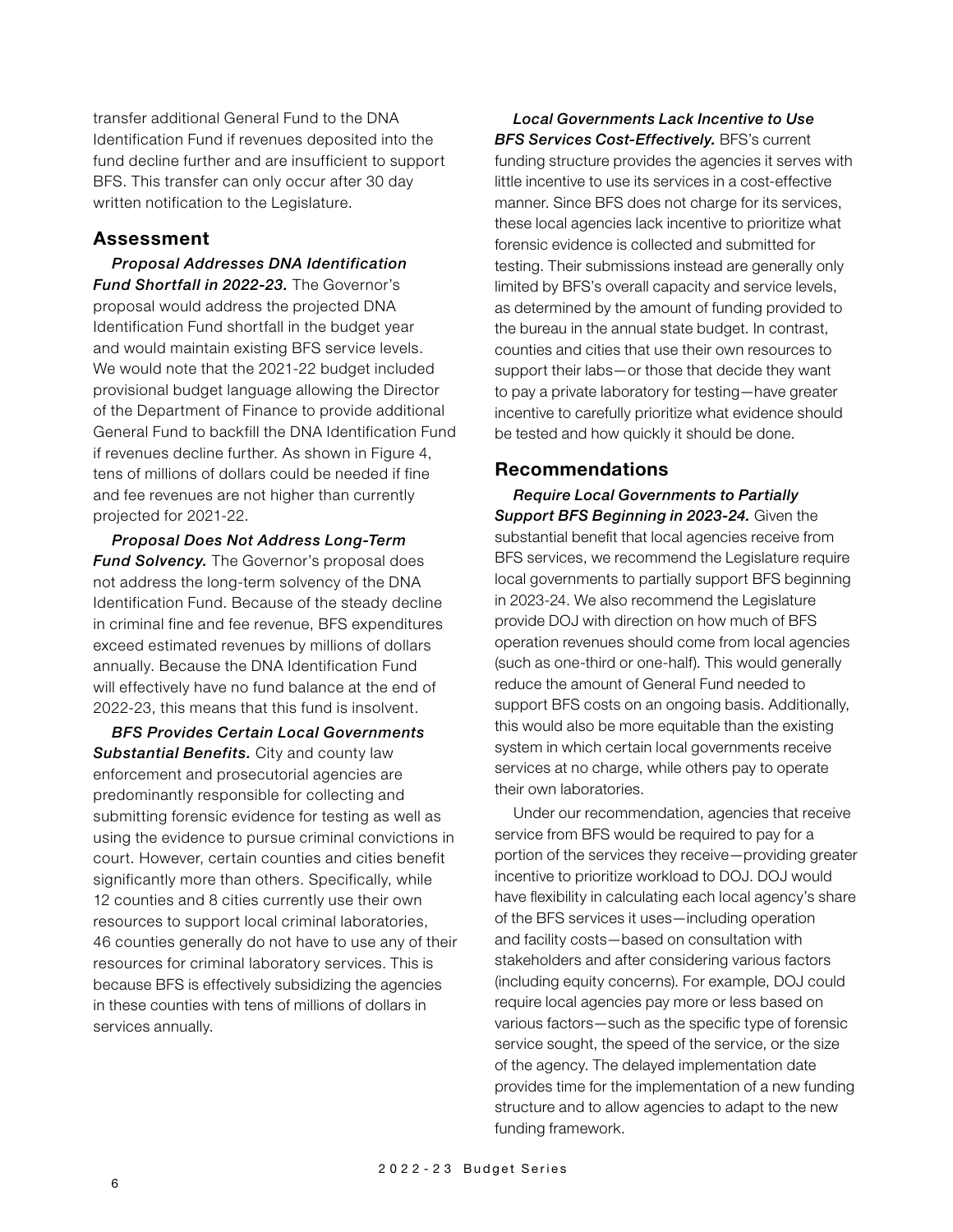*Consider Alternative Funding Options in Forthcoming Report.* As noted earlier, DOJ indicates that it is currently on track to submit the legislatively required March report identifying various options—other than the General Fund to fund BFS operations. One of the options was required to include sharing costs with local agencies. As such, the alternative options identified by DOJ in its forthcoming report can be used to inform the specifics of a new funding structure. Regardless of the alternatives (such as if a new fund source other than the General Fund is identified), we do recommend that the local agencies provide *some* support in order to provide greater incentive to prioritize workload submitted to BFS.

#### *Approve Governor's Proposal to Allow for Implementation of New Funding Structure.*

To provide DOJ and local governments time to implement and adapt to a new funding structure, we recommend approval of the Governor's proposal in order to ensure existing BFS service levels are maintained.